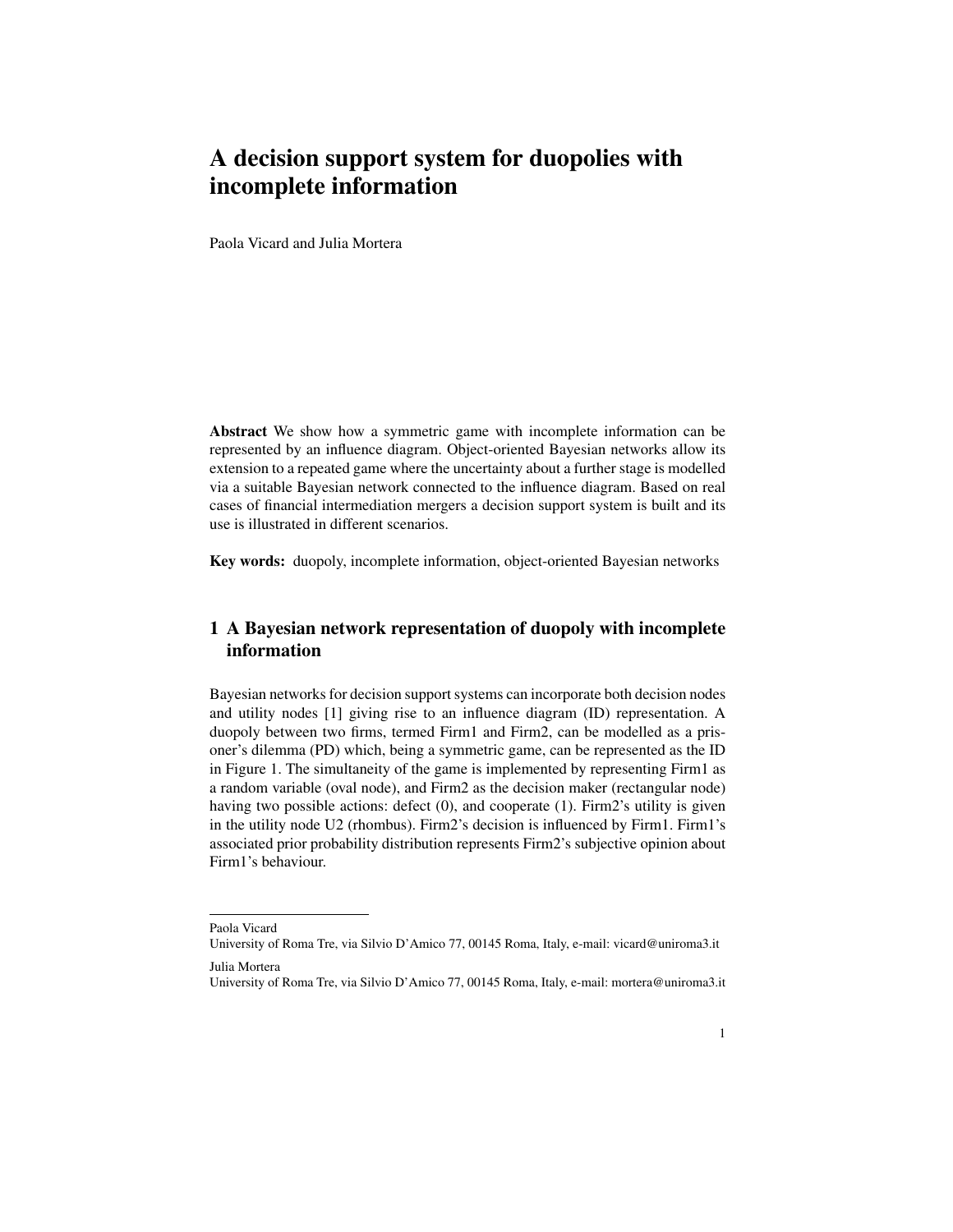2 Paola Vicard and Julia Mortera

Fig. 1 Bayesian decision network for a duopoly with incomplete information.



The network in Figure 1 models one stage of a repeated PD. In what follows nodes are indicated in teletype. In each stage the game can either continue or terminate. Firm1 and Firm1<sup>∗</sup> have three possible states: defect (0), cooperate (1) and stop (2). Firm1<sup>\*</sup> represents the behavior of Firm1 in the next stage. The uncertainty about the existence of further stages is modelled by a random node stop?. Node stop? has two states,  $\{0,1\}$  according to whether the game continues or stops and has a Bernoulli distribution *Bin*(1,1−delta). The parameter node delta is the probability that the game continues  $P(\text{stop}=0)$ . The parameter delta can either be fixed by the decision maker, or, as we will show in what follows, it can be estimated from a statistical model.

*Tit for tat* (TFT) is a simple common strategy in which Firm1 begins by cooperating and cooperates as long as Firm2 cooperates, and defects otherwise. However, usually there is uncertainty about the type of rival that a firm is going to face and we need to include a set of potential strategies for Firm1. The network in Figure 1 models the general class of strategies under *incomplete information*, where nodes  $F \text{im}1^* | D$  and  $F \text{im}1^* | C$ , have Bernoulli distributions with parameter nodes alpha<sub>⊥</sub>D and alpha<sub>→</sub>C. Firm1<sup>\*</sup> depends on Firm2 and if Firm2 defects Firm1<sup>∗</sup> is Firm1∗|D, else Firm1∗|C. In this way we represent Firm2's subjective opinions about Firm1's behaviour in each stage of a repeated game. The conditional probability distribution of Firm1<sup>∗</sup> reflects Firm2's uncertainty about its opponent. If Firm2 believes Firm1 to be "altruistic" it can expect Firm1 to cooperate (with a probability  $\alpha_D > 0$ ) even if it defected in the previous stage. On the other hand, if Firm2 believes Firm1 to be "egoistic", then it expects Firm1 to cooperate with probability  $\alpha_C < 1$  even if it cooperated in the previous stage.

## 2 Application to mergers of financial intermediation firms

Here we examine *financial intermediation* economic sector and model the merging decision process of two firms under the Antitrust Authority's (AA) control activity. The AA's decision to intervene, in order to prevent anticompetitive behaviour, corresponds to the node  $Step$ ? in Figure 1. The decision problem is modelled by means of object-oriented Bayesian networks (OOBN) [2] as shown in Figure 2. The networks **Duopoly** 1, **Duopoly** 2 and  $AA_1$ ,  $AA_2$  are instances of the networks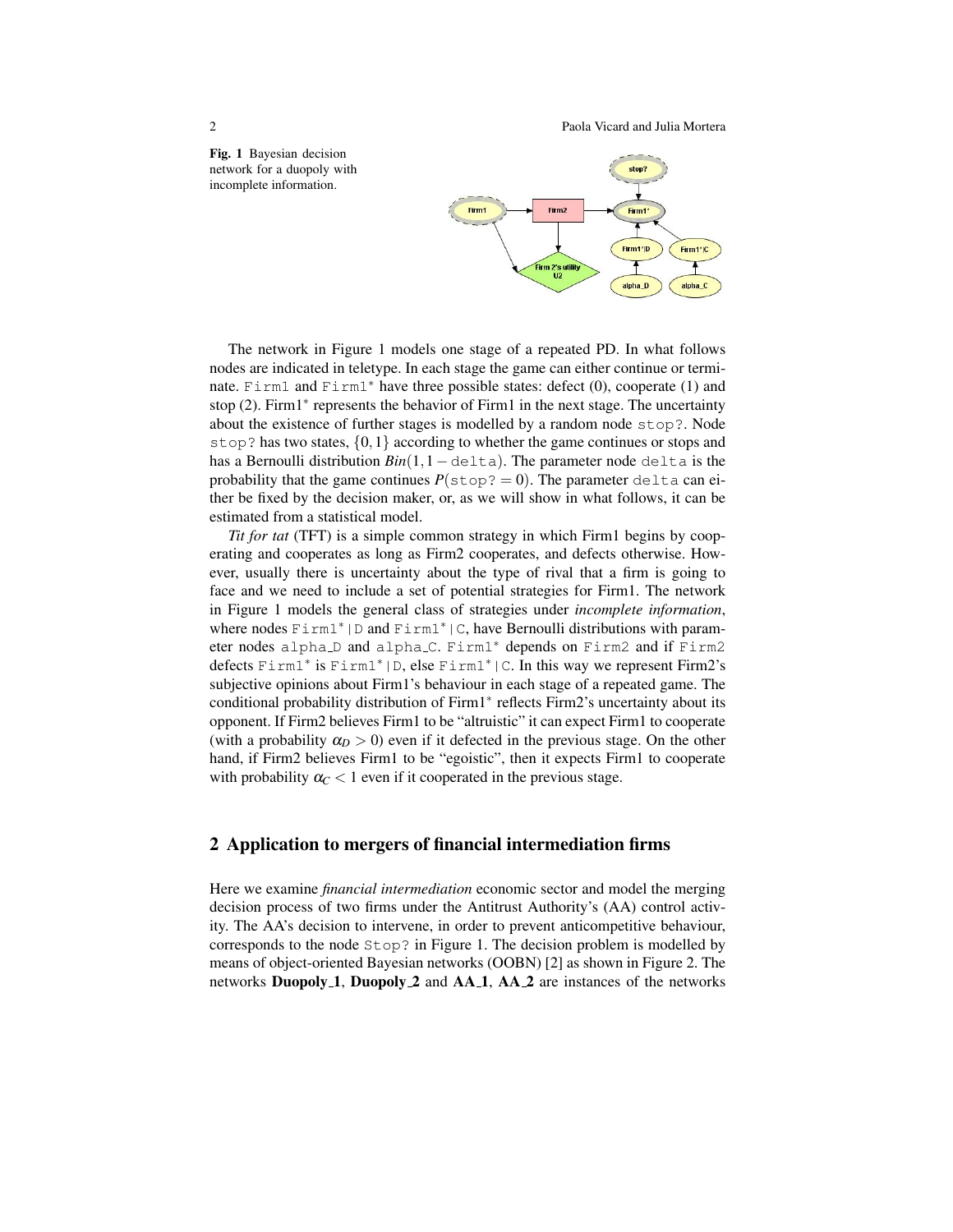A decision support system for duopolies with incomplete information 3



Fig. 3 Logical constraints for learning the AA intervention process. If there is a relation between two variables in different boxes, it must have the direction specified in this chain.

in Figure 1 and 4, respectively. In each game stage the node AA Intervention (modelling the AAs decision to intervene) is directly linked to the node Stop? by an identity relation carrying the information from the market of interest (modelled in AA networks) into the merger decision problem (modelled in the Duopoly networks). The AA network is estimated from the data collected by the Italian Antitrust Authority concerning all cases examined from 1991 to 2003 [3] using the *Necessary Path Condition* (NPC) algorithm [4]. We thus took into account the logical constraints (such as assignment/ban of a specific edge direction between nodes) shown in Figure 3. The estimated network in Figure 4 represents the association structure and the marginal probability distributions for each variable (node). The AAs decision to intervene is directly influenced by the reference period (Years), the presence/absence of entry barriers (Entry Barriers), the post merger market share (Post Market Share) and the variation in the Herfindahl-Hirshman concentration Index (HHI Variation).

Once the model for AA has been estimated (Figure 4) and the global decision problem has been modelled as a repeated game with uncertainty about the number of stages (Figure 2), various scenarios can be simulated in a mouse-click time<sup>1</sup>. We analyse how cooperative behaviour varies with Firm2's opinion about its opponent (Firm1) and with factors influencing the AA's decision. As an example, two scenarios regarding the relevant market are considered: no evidence and evidence *E*={Post Market Share≥ 40% and Vertical Effects= Yes}. These two scenarios are analysed for three possible cases concerning Firm2's opinion about its rival Firm1. Table 1 gives the expected utilities for cooperating and defecting for each scenario/case. When no information on the reference market is available, Firm2's optimal decision is to cooperate under the TFT strategy (when  $\alpha_C = 1$  and  $\alpha_D = 0$ ), and, when Firm2 believes that Firm1 cooperates with proba-

<sup>&</sup>lt;sup>1</sup> We use the software HUGIN to build and estimate the networks and to implement our examples.